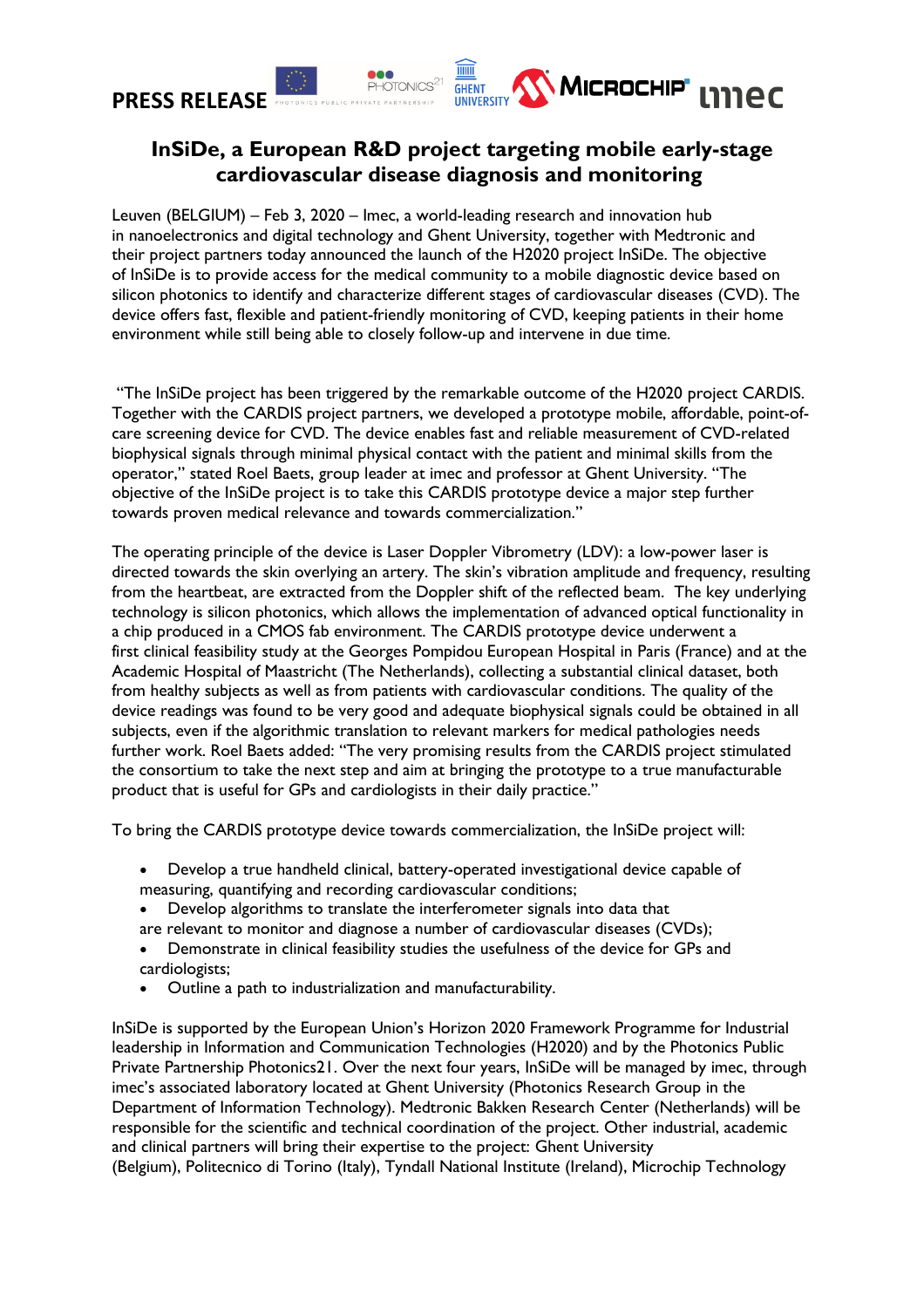

(United Kingdom), Argotech (Czech Republic), National Institute for Health and Medical Research – INSERM (France), Universiteit Maastricht (Netherlands) and Fundico (Belgium).

Roel Baets, project coordinator from imec/UGent, will present the results of the CARDIS project and the aims of the InSiDe project on Feb 3 at [ITF Photonics,](https://2019.futuresummits.com/itf-2020/itf-photonics) an industry event co-organized with SPIE BIOS and SPIE Photonics West by imec and SPIE (San Francisco, Feb1-7, 2020).

This project has received funding from the European Union's Horizon 2020 research and innovation program under grant agreement No 871547.



CARDIS prototype medical device that can perform Laser Doppler Vibrometry on a patient's skin to deduce metrics for arterial stiffness and to diagnose cardiovascular diseases

## —end—

## **About imec**

Imec is the world-leading research and innovation hub in nanoelectronics and digital technologies. The combination of our widely acclaimed leadership in microchip technology and profound software and ICT expertise is what makes us unique. By leveraging our world-class infrastructure and local and global ecosystem of partners across a multitude of industries, we create groundbreaking innovation in application domains such as healthcare, smart cities and mobility, logistics and manufacturing, energy and education.

As a trusted partner for companies, start-ups and universities we bring together more than 4,000 brilliant minds from over 85 nationalities. Imec is headquartered in Leuven, Belgium and has distributed R&D groups at a number of Flemish universities, in the Netherlands, Taiwan, USA, China, and offices in India and Japan. In 2017, imec's revenue (P&L) totaled 546 million euro. Further information on imec can be found at [www.imec-int.com.](http://www.imec-int.com/)

In InSiDe use will be made of the mature silicon photonics prototyping platform iSiPP50G, developed at imec. This platform allows to prototype and manufacture in low volume silicon photonics circuits through the use of a process flow in a CMOS fab.

*Imec is a registered trademark for the activities of IMEC International (a legal entity set up under Belgian law as a "stichting van openbaar nut"), imec Belgium (IMEC vzw supported by the Flemish Government), imec the Netherlands (Stichting IMEC Nederland, part of Holst Centre which is supported by the Dutch Government), imec Taiwan (IMEC Taiwan Co.) and imec China (IMEC Microelectronics (Shanghai) Co. Ltd.) and imec India (Imec India Private Limited), imec Florida (IMEC USA nanoelectronics design center).*

## **About Photonics Research Group**

The Photonics Research Group in the Department of Information Technology of Ghent University is an associated lab of imec and performs research in the field of photonic integration – more specifically silicon photonics – and its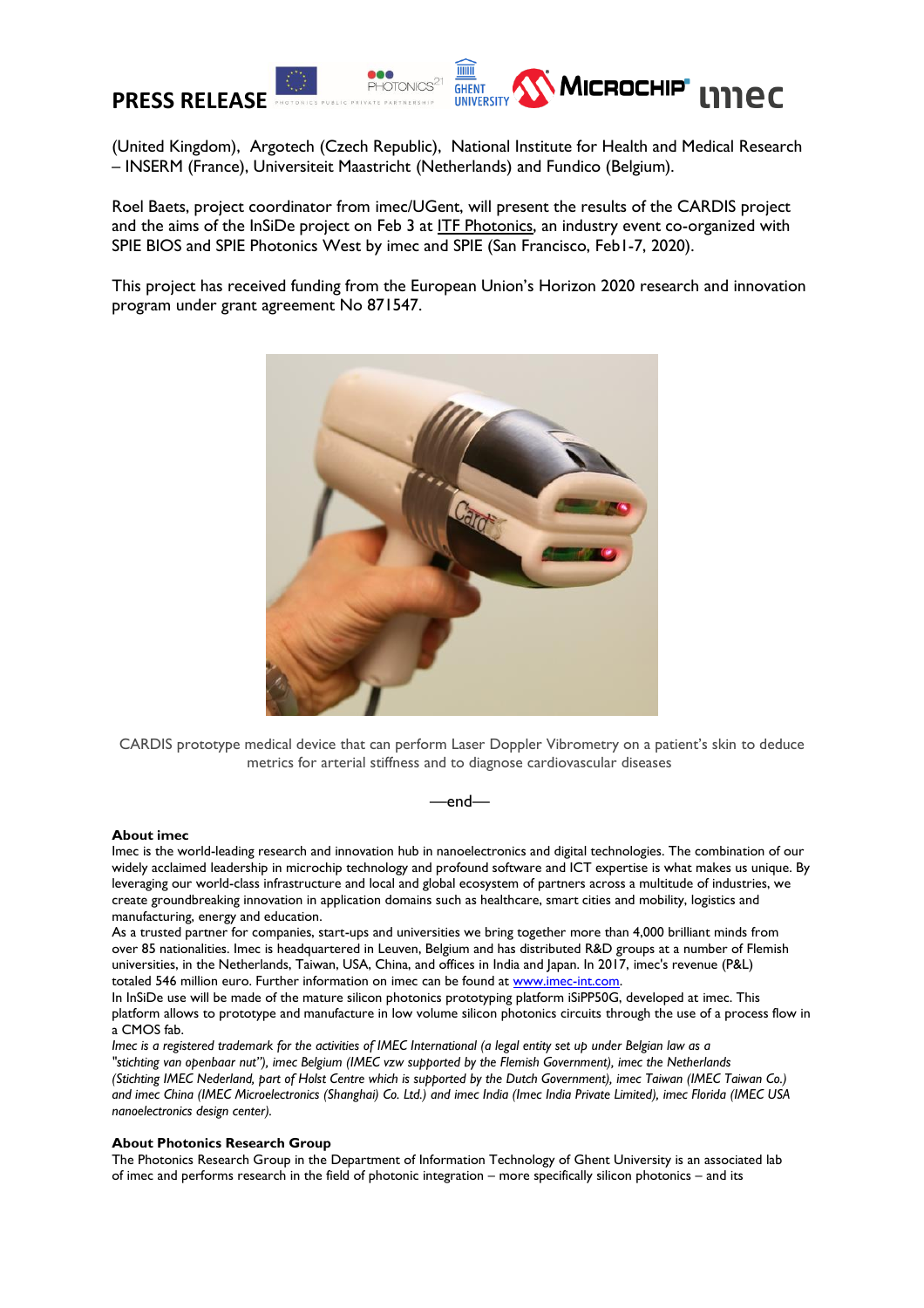

applications in information and communication technology, in sensing and in life sciences. With its 80 researchers the group has a leading international role in the field and is also very active in graduate education in photonics and in industrial

**GHENT IINIVERSITY**  MICROCHIP' LINEC

spin-off resulting from its research. More information can be found at www.photonics.intec.ugent.be.

## **About Medtronic**

Medtronic plc (www.medtronic.com), headquartered in Dublin, Ireland, is among the world's largest medical technology, services and solutions companies - alleviating pain, restoring health and extending life for millions of people around the world. Medtronic employs more than 86,000 people worldwide, serving physicians, hospitals and patients in more than 150 countries. The company is focused on collaborating with stakeholders around the world to take healthcare Further, Together.

Medtronic Bakken Research Center (BRC), founded by Medtronic in Maastricht in 1987, starting with 45 employees and now reaching 325, is the research facility involved in CARDIS. Especially clinical study activities have grown substantially, now ranging from small exploratory studies with one physician-investigator and just a few patients to multinational, randomized trials intended to demonstrate superior clinical and economical outcomes with new device therapies in hundreds, sometimes thousands of patients. The BRC nowadays also hosts the Benelux Therapy & Procedure Training Center, where advanced simulator training is offered to physicians, nurses and technicians.

#### **About Ghent University**

Ghent University (UGent) consists of 117 departments across 11 faculties and offers high-quality research-based educational programs in virtually every scientific discipline. UGent distinguishes itself as a socially committed and pluralistic university in a broad international perspective. The motto of the university is 'Dare to Think'. The university's appeal is growing every year, with about 44,000 students in 2019, of whom 10% (students) and 37% (PhD students) are international. Numerous research groups, centers and institutes have been founded over the years, becoming worldrenowned in disciplines such as biotechnology, aquaculture and micro-electronics.

Ghent University is ranked 66<sup>th</sup> in the Shanghai and 123<sup>rd</sup> on the Times ranking. The University has participated in more than 150 H2020 research projects, counts 60 H2020 ERC grant holders, is involved in 60 ITN network programs, has 31 Marie-Curie Fellowship holders and partners in 7 RISE projects. The university provides excellent training opportunities to both young and experienced researchers, and is one of the fastest growing European universities in terms of research capacity and productivity. Besides the Photonics Research Group from the Department of Information Technology of Ghent University, other research teams involved are IBiTech-bioMMeda (Biofluid, Tissue and Solid Mechanics for Medical Applications) and the IDLab (Internet Technology and Data Science Laboratory) from the Department of Electronics and Information Systems. IBiTech-bioMMeda, already partner in CARDIS, has recognized expertise in cardiovascular physiology, arterial hemodynamics and biomechanics and is a.o. known for its role in Europe in establishing reference and normal values of arterial stiffness and assessment and validation of methods to measure arterial stiffness. IDLab is a new partner in InSiDe and will bring in their signal processing expertise for the real-time assessment of cardiovascular function using InSiDe technology.

## **About Tyndall National Institute**

Established with a mission to support industry and academia in driving research to market, Tyndall National Institute is one of Europe's leading research centres in Information and Communications Technology (ICT) research and development and the largest facility of its type in Ireland. Established in 2004 as a successor to the National Microelectronics Research Centre (NMRC founded in 1982) at University College Cork, the Institute employs over 460 researchers, engineers and support staff, with a full-time graduate cohort of 135 students generating over 200 peer-reviewed publications each year. With a network of 200 industry partners and customers worldwide, Tyndall generates around €30M income each year, 85% from competitively won contracts nationally and internationally. Tyndall is also a lead partner in European research partnerships in its core areas of ICT, communications, energy, health and the environment worth €48M, including €10M accruing to industry in Ireland (from Framework 7). Hosting the only full CMOS (m*etal* o*xide* s*emiconductor)* integrated circuit construction, Micro Electronic Mechanical systems (MEMS) and III-V Wafer Semiconductor fabrication facilities and services in Ireland, Tyndall is capable of prototyping new product opportunities for its target industries – electronics, medical devices, energy and communication. Tyndall is a globally leading Institute in its four core research areas of Photonics, Microsystems, Micro/Nanoelectronics and Theory, Modeling and Design. Tyndall is the lead institution for the Science Foundation Ireland funded Irish Photonics Integration Centre. IPIC brings together Irish research capabilities in photonics, electronics and biomedical science together with 18 industrial partners, to develop integrated photonic solutions for advanced medical diagnostics and surgical procedures, and to enable continued growth of communications systems and the internet. For more information go to [www.tyndall.ie](http://www.tyndall.ie/).

#### **About Politecnico di Torino**

Politecnico di Torino was founded in 1906 and has its roots in the Technical School for Engineers created in 1859. It is internationally ranked among the most important universities in Europe for engineering and architecture studies, with 33,000 students (out of which 15% are international students coming from over 100 different countries). Politecnico is a center of excellence for education and research in engineering, architecture, design and planning and it works in close cooperation with the socio-economic system. It is a comprehensive Research University where education and research complement each other and create synergies in order to address the needs of the economic system, of the local community and, above all, of its students.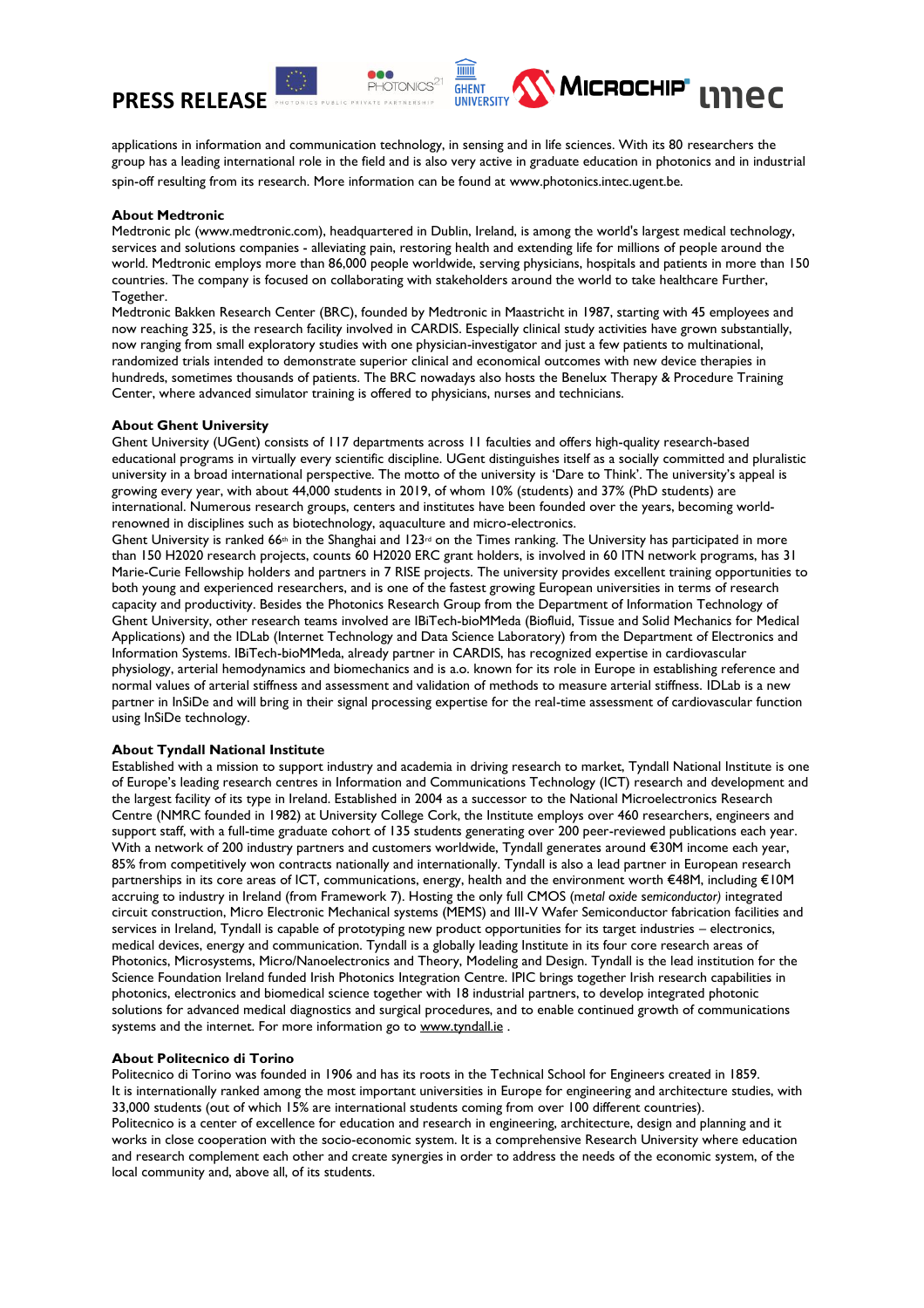

Politecnico is committed to a strong internationalization process of its teaching, research and technology transfer activities: not only does it work in cooperation with the best universities and research centers in world, but it has also been signing agreements and contracts with important international corporations, as well as local businesses, meaning to be for the latter a focal point for innovation. For more information go to www.politio.it.

## **About Microchip Technology**

Microchip Technology Inc. is a leading provider of smart, connected and secure embedded control solutions. Its easy-touse development tools and comprehensive product portfolio enable customers to create optimal designs which reduce risk while lowering total system cost and time to market. The company's solutions serve more than 125,000 customers across the industrial, automotive, consumer, aerospace and defense, communications and computing markets. Headquartered in Chandler, Arizona, Microchip offers outstanding technical support along with dependable delivery and quality. For more information, visit the Microchip website at www.microchip.com.

## **About Argotech**

Argotech a.s. is a private company located in the city of Trutnov in the Czech Republic. The company was founded in 2006, based on a tradition of microelectronics fabrication in the region, after the restructuring of Siemens, and later Infineon. Argotech focuses on manufacturing, engineering, and development services for opto-and micro-electronics. It provides a unique technology-chain, starting from wafer-level packaging to full optical subassembly, and customized packaging solutions.

For custom packaging of optoelectronics components, such as OSAs, micro-modules, etc., Argotech acts as a CM (contract manufacturer) or an ODM (original design manufacturer). For ODM work, Argotech provides optical, electronic, RF, mechanic and thermal management design.

Argotech has a 10-year track-record of serving customers from the datacom, telecom, airspace, defence, life-science, and final-customer markets, and has a highly experienced team, with a 10-year track-record in packaging & micro-assembly activities, and generating solutions for customers focused on wafer-scale assembly. Argotech has deployed a microassembly approach for wafer-level carriers that enables the packaging scale-up of optoelectronics components to higher volumes, as well as reaching very compact component sizes, both of which are required for wearable electronics and medical applications.

Argotech has an experience in RF design of packaging & assembly towards to 100Gb/s NRZ, optical coupling of 400nm lasers to 2.5μm-SMFs, and customization of packaging processes when off-the-shelf components do not provide the required functionality or performance, etc.

Argotech offers sample and pilot production, with a fast capacity ramp-up, and flexible shift model to meet the demands of mass production, when needed. For mass production, Argotech has the capacity to span the full value-chain from feasibility studies, to product design, to prototyping, to product qualification.

Argotech is constantly working to incorporate and improve the level of automated assembly (machine vision, Labview servo-control,etc.) in its production-chain, to increase both capacity and yield for customers.

## **About INSERM**

Founded in 1964, the French National Institute of Health and Medical Research (Inserm) is a public scientific and technological institute which operates under the joint authority of the French Ministry of Health and French Ministry of Research. As the only French public research institute to focus entirely on human health, in 2008 Inserm took on the responsibility for the strategic, scientific and operational coordination of biomedical research. This key role as coordinator comes naturally to Inserm thanks to the scientific quality of its teams and its ability to conduct translational research, from the laboratory to the patient's bed. The decree adopted in March 2009 enables Inserm to perform its research missions in the face of the new scientific, health and economic challenges of the 21st century. From the outset, Institute has forged close partnerships with the other public and private research establishments as well as hospitals to fulfil its missions. 80% of Inserm's 318 research units are currently set up in university hospitals or cancer research centers. The research campuses of the French National Center for Scientific Research (CNRS), along with the Pasteur and Curie Institutes, also house Inserm research divisions. Universities are also key partners of Inserm. As the main actor in French biomedical research, Inserm is responsible of 35% of scientific publications and is the #1 applicant for patents in France in the biomedical field. The INSERM Paris-Cardiovascular research Center (PARCC) was created in 2009 at the Georges-Pompidou European Hospital (Paris, France). The 14 PARCC research teams are conducting projects spanning basic molecular and cellular biology to integrated physiology and pathophysiology, biomarkers, genetics and epidemiology, with the goal of furthering the understanding of major cardiovascular disease, including atherosclerosis, hypertension, heart failure and sudden cardiac death. Translational research is an integral part of the mission of the PARCC, in close connection with clinical laboratories and departments of HEGP. INSERM PARCC team 7 project concerns arterial disease and their pharmacological treatments. It is enclosed in the general framework of a multidisciplinary research, and is focused on the pathogenesis and pharmacology of arterial diseases. These studies imply a clinical approach of arterial function (arterial stiffness, endothelial dysfunction) and remodeling (arterial wall thickness and enlargement), which supposes to measure in vivo with high precision the geometric and functional properties of large arteries, at different levels of the arterial tree, in humans. Team 7 is among the best publishers in the field, having 3 papers cumulating more than 1500 quotations each, and more than 450 cumulated references on the field.